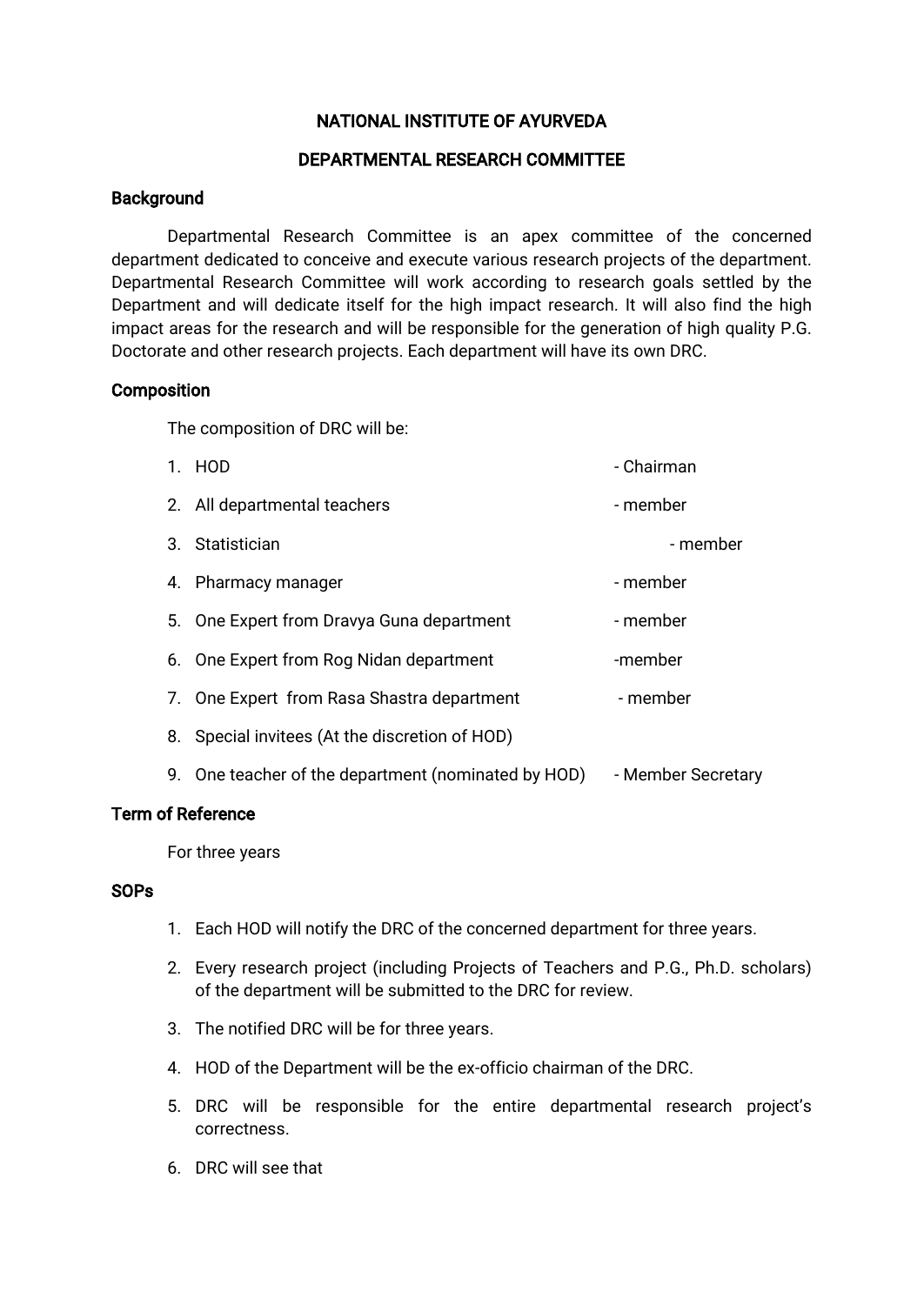- a) The project submitted is according to the research goals established by the department.
- b) The research projects are according to the available resources of the institute and existing MOUs.
- c) There is no violation of the research ethics and existing national and international operational laws.
- 7. DRC will review all the projects submitted and if some corrections/amendments are required then the project/s will be returned back to investigators along with suggestions.
- 8. DRC will be convened within two months of PG and Ph. D. 1<sup>st</sup> year admissions.
- 9. In case of the project proposals by faculty, DRC may be convened as per the need.
- 10. As a general practice, the concerned Investigator, PG and Ph. D. Student/s shall make a brief presentation following which there will be discussion for clarification.
- 11. The DRC may waive off the presentations if it deems fit.
- 12. After complete review of all the proposals, the chairman, with the help of the member secretary, will prepare a note of the reviewed projects and will submit the approved projects to the P.G. research board.
- 13. The unapproved projects will be returned to the PI/P.G. or Ph. D. Scholars with clear note of reasons for the rejection and suggestions as well. A limited time frame will be given to re-submit the project/s.
- 14. No research project will be submitted directly to the P.G. board or Ethics committee.
- 15. Member secretary will obtain the attendance of the members attending the meeting with their names and will write down the proceedings in the DRC register.

### Submission of the projects to the P.G. Board

- 1. Chairman will submit the projects to the PG Board with following details:
	- a.Department
	- b. Name of the chairman
	- c. Project No.
	- d. Title of the project
	- e. Research scholar (If project is of PG/Ph.D. scholars)
	- f. Principalinvestigator/Supervisor/Guide